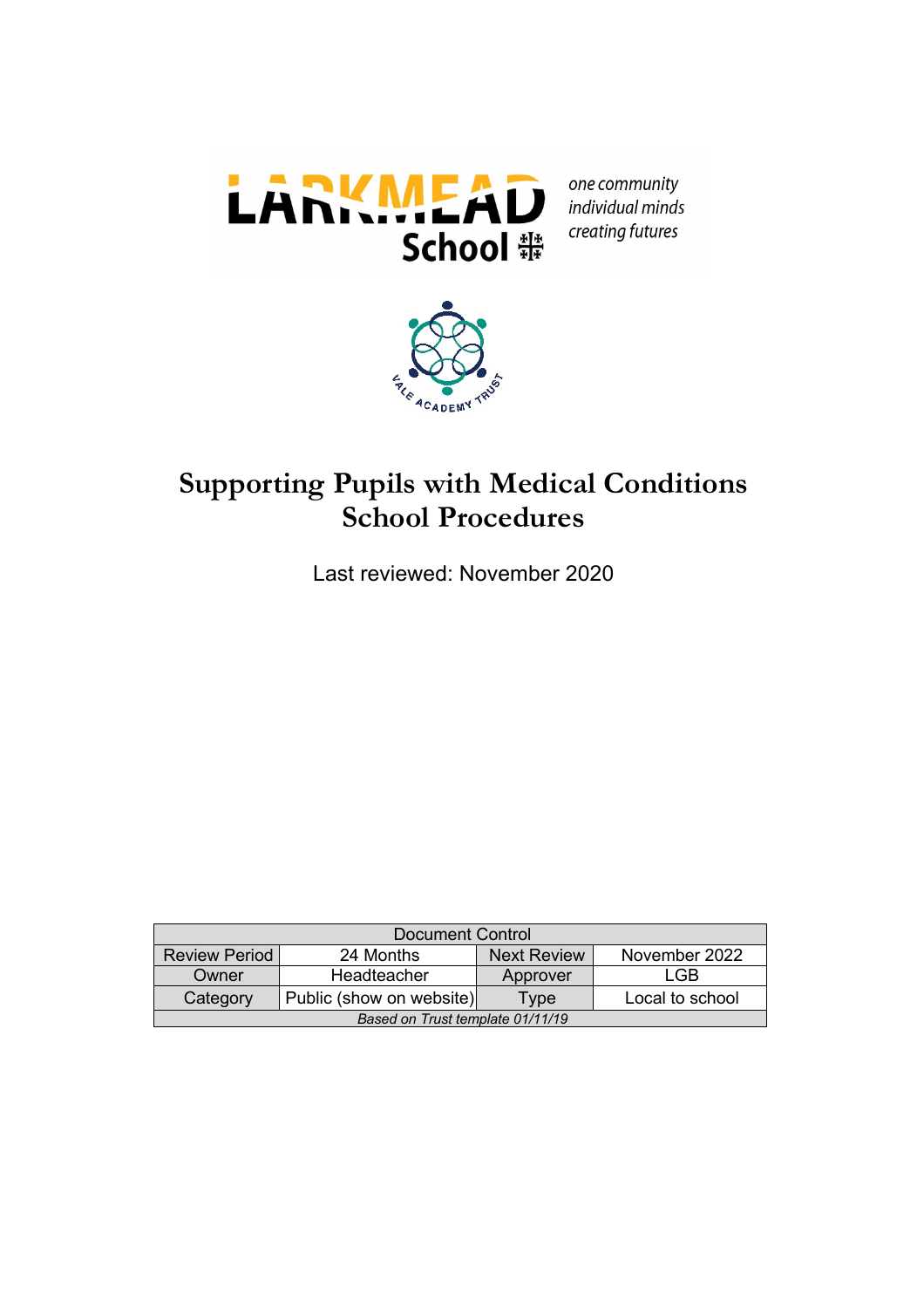# **CONTENTS**

| 1 | <b>RELATED DOCUMENTS</b>                                              | $\mathfrak{Z}$ |
|---|-----------------------------------------------------------------------|----------------|
| 2 | <b>INTRODUCTION</b>                                                   | 3              |
| 3 | ROLES AND RESPONSIBILITIES                                            | $\mathfrak{Z}$ |
| 4 | TRAINING FOR TEACHERS AND SUPPORT STAFF                               | 5              |
| 5 | PROCEDURE FOR INFORMING SUPPLY STAFF ABOUT PUPILS WITH MEDICAL        |                |
|   | <b>CONDITIONS</b>                                                     | 6              |
| 6 | PROCEDURE WHEN NOTIFICATION IS RECEIVED THAT A PUPIL HAS A MEDICAL    |                |
|   | <b>CONDITION</b>                                                      | 6              |
|   | 7 INDIVIDUAL HEALTHCARE PLANS (IHCPs)                                 | 6              |
|   | 8 ADMINISTERING MEDICINES                                             | 6              |
|   | 9 REFUSAL TO TAKE MEDICATION                                          | 7              |
|   | 10 HYGIENE AND INFECTION CONTROL                                      | 7              |
|   | <b>11 DISPOSAL OF MEDICINES</b>                                       | $\overline{7}$ |
|   | <b>12 ACTION IN EMERGENCIES</b>                                       | 8              |
|   | <b>13 SPORTING ACTIVITIES</b>                                         | 8              |
|   | 14 ACTIVITIES BEYOND THE USUAL CURRICULUM                             | 8              |
|   | <b>15 UNACCEPTABLE PRACTICE</b>                                       | $\overline{9}$ |
|   | <b>16 COMPLAINTS PROCEDURE</b>                                        | 9              |
|   | 17 EQUALITY IMPACT STATEMENT                                          | 9              |
|   | 18 APPENDIX A: PROCESS FOR DEVELOPING AN INDIVIDUAL HEALTHCARE PLAN   | 10             |
|   | 19 APPENDIX B: TEMPLATE FOR INDIVIDUAL HEALTHCARE PLAN                | 11             |
|   | 20 APPENDIX C: TEMPLATE FOR PARENTAL AGREEMENT TO ADMINISTER MEDICINE | 13             |
|   | 21 APPENDIX D: TEMPLATE FOR RECORD OF MEDICINE ADMINISTERED TO AN     |                |
|   | <b>INDIVIDUAL CHILD</b>                                               | 14             |
|   | 22 APPENDIX E: TEMPLATE FOR RECORD OF MEDICINE ADMINISTERED TO ALL    |                |
|   | <b>CHILDREN</b>                                                       | 16             |
|   | 23 APPENDIX F: TEMPLATE FOR STAFF TRAINING RECORD - ADMINISTRATION OF |                |
|   | <b>MEDICINES</b>                                                      | 17             |
|   | 24 APPENDIX G: TEMPLATE FOR LETTER INVITING PARENTS TO CONTRIBUTE TO  |                |
|   | INDIVIDUAL HEALTHCARE PLAN DEVELOPMENT                                | 18             |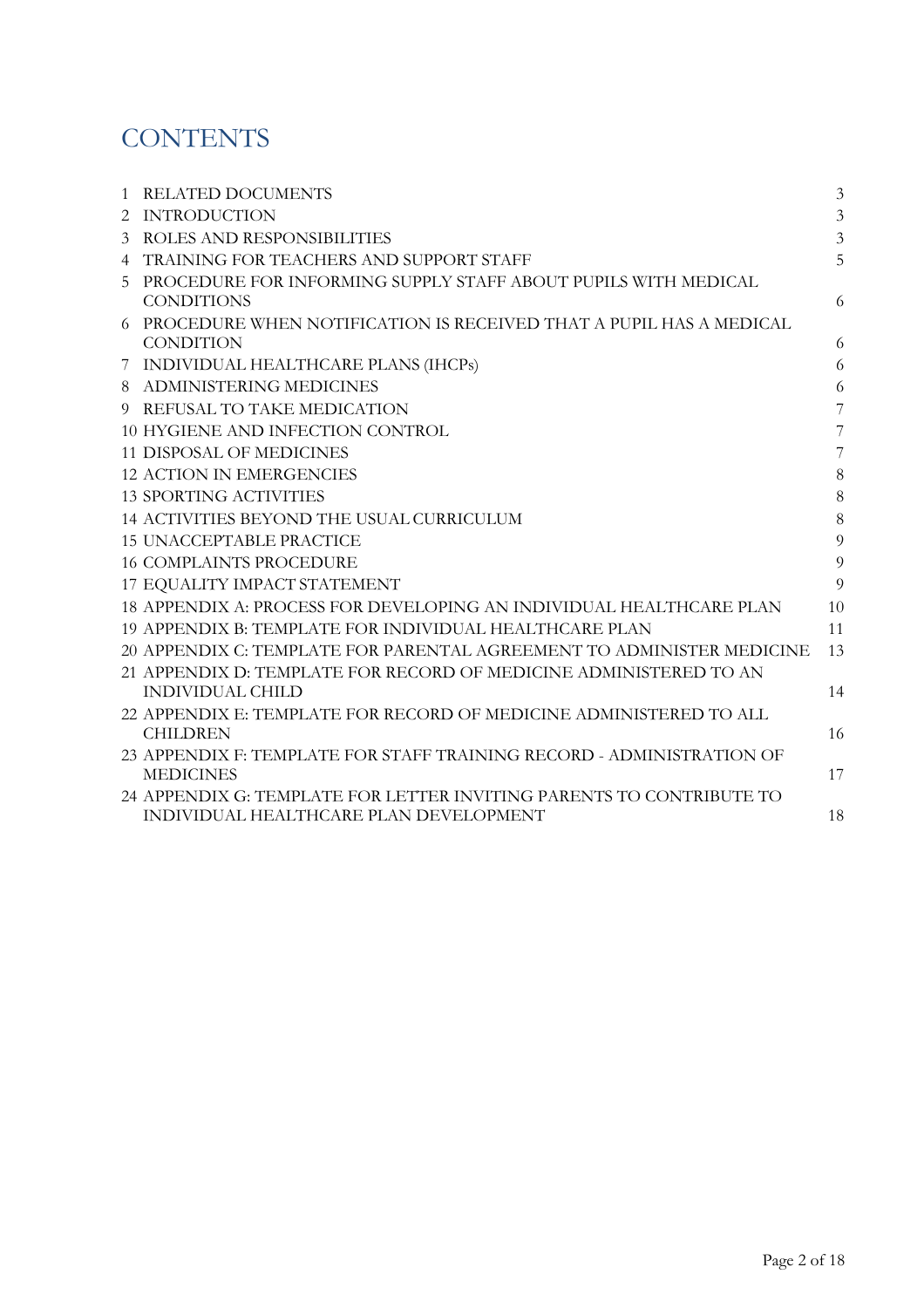### 1 RELATED DOCUMENTS

Our school is a member of the Vale Academy Trust. The Trust's policy statement on supporting pupils with medical conditions can be found on the policies page of the Trust's website: http://www.vale-academy.org/

Other related documents which can be found on the school and/or Trust websites:

- Educational Visits Policy
- Equality Policy
- Health and Safety Policy and Statement
- Safeguarding and Child Protection Policy
- Special Educational Needs and Disabilities Policy

## 2 INTRODUCTION

- These procedures have been prepared according to Department for Education (DfE) guidance 'Supporting Pupils at School with Medical Conditions, December 2015'
- Where children have a disability, the requirements of the Equality Act will also apply. Where children have an identified special need, the Special Educational Needs and Disability (SEND) Code of Practice will also apply
- All children have a right to access the full curriculum, adapted to their medical needs and to receive the on-going support, medicines and/or care that they require at school to help them manage their condition and keep them well
- We recognise that medical conditions may impact social and emotional development as well as having educational implications
- Our school will build relationships with healthcare professionals and other agencies in order to effectively support pupils with medical conditions

Throughout this document we use the term 'parents' to signify all those who have legal parental responsibility for a child or young person, e.g., parents, carers and guardians.

## 3 ROLES AND RESPONSIBILITIES

#### **The Parent is responsible for**

- Notifying the school that their child has a medical condition. Wherever possible this should be done before the child starts at our school
- Providing the school with sufficient and up-to-date information about their child's medical needs including letting the school know in writing of any changes to the prescription, its administration or to the support required (see Appendix C: Template for Parental Agreement to Administer Medicine)
- Liaising with the Named Person (see below) to agree the school's role in helping to meet their child's medical needs
- Contributing to the development and review of their child's Individual Healthcare Plan with other relevant professionals
- Carrying out any actions they have agreed to as part of its implementation, e.g. providing medicines and equipment or ensuring they or another nominated adult are contactable at all times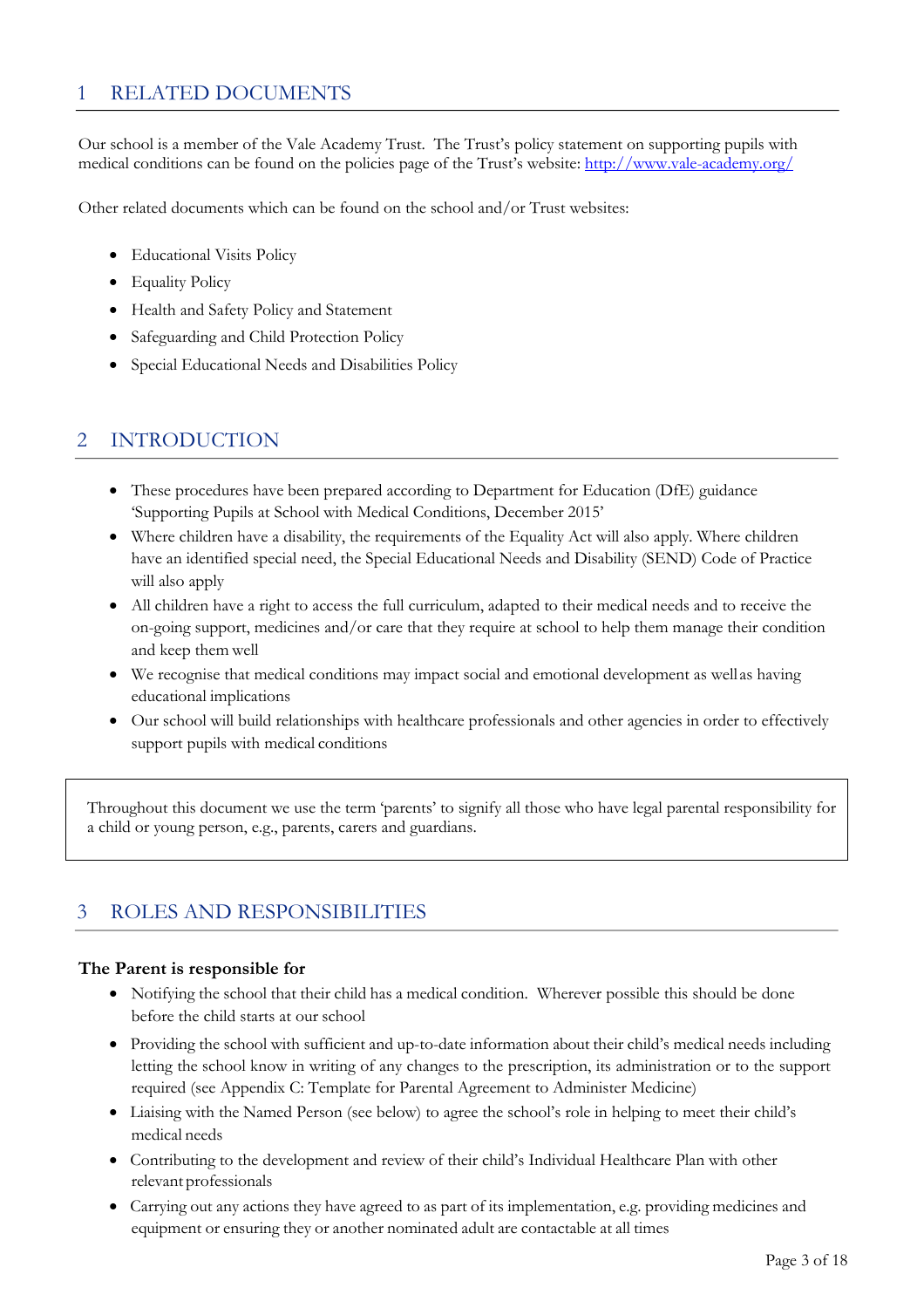- Ensuring their child is well enough to attend the school
- Informing the school on the first day that their child is absent
- Providing a medical certificate in all cases where absence exceeds one week
- Where possible arranging with their doctor for medication to be administered outside of school hours
- Supplying written information about the medication their child needs to take in the school
- Where possible, arranging for a separate supply of medication for use inthe school.
- The disposal of medication

It only requires one parent to agree to or request that medicines are administered.

Where parents have difficulty supporting or understanding their child's medical conditions, the school will refer to the appropriate agency.

It is very important for the school to have sufficient information about the medical condition of any child with a long term medical need at the earliest point possible. Parents have a duty to contribute such information at the formulation of a child's Individual Healthcare Plan.

#### **The pupil is responsible for**

- Managing their own health needs and medicines, where they are judged competent to do so and parents agree
- Being fully involved in discussions about their medical support needs and contributing as much as possible to the development of, and comply with, their Individual Healthcare Plan

#### **The school's Named Person responsible for pupils with medical conditions is**

Rebecca Howson Office Support Manager 01235 520141 Office.4125@larkmead.oxon.sch.uk

Parents may contact the deputy below, if the Named Person is unavailable

Sally Hollington Administrative Assistant 01235 520141 Office.4125@larkmead.oxon.sch.uk

#### **This person is responsible for**

- Managing the overall implementation and operation of these procedures in the school
- Informing relevant staff of medical conditions
- Administering a training schedule for identified staff, identifying training needs if there is a change in staff, and maintaining training records
- Ensuring that staff are aware of the need to communicate necessary information about medical conditions to supply staff and where appropriate, taking the lead in communicating this information
- Ensuring risk assessments for school visits and other activities outside of the normal timetable are undertaken by the relevant personnel
- Working with parents, pupils, healthcare professionals and other agencies to develop, monitor and review Individual Healthcare Plans, and ensure these are reviewed annually.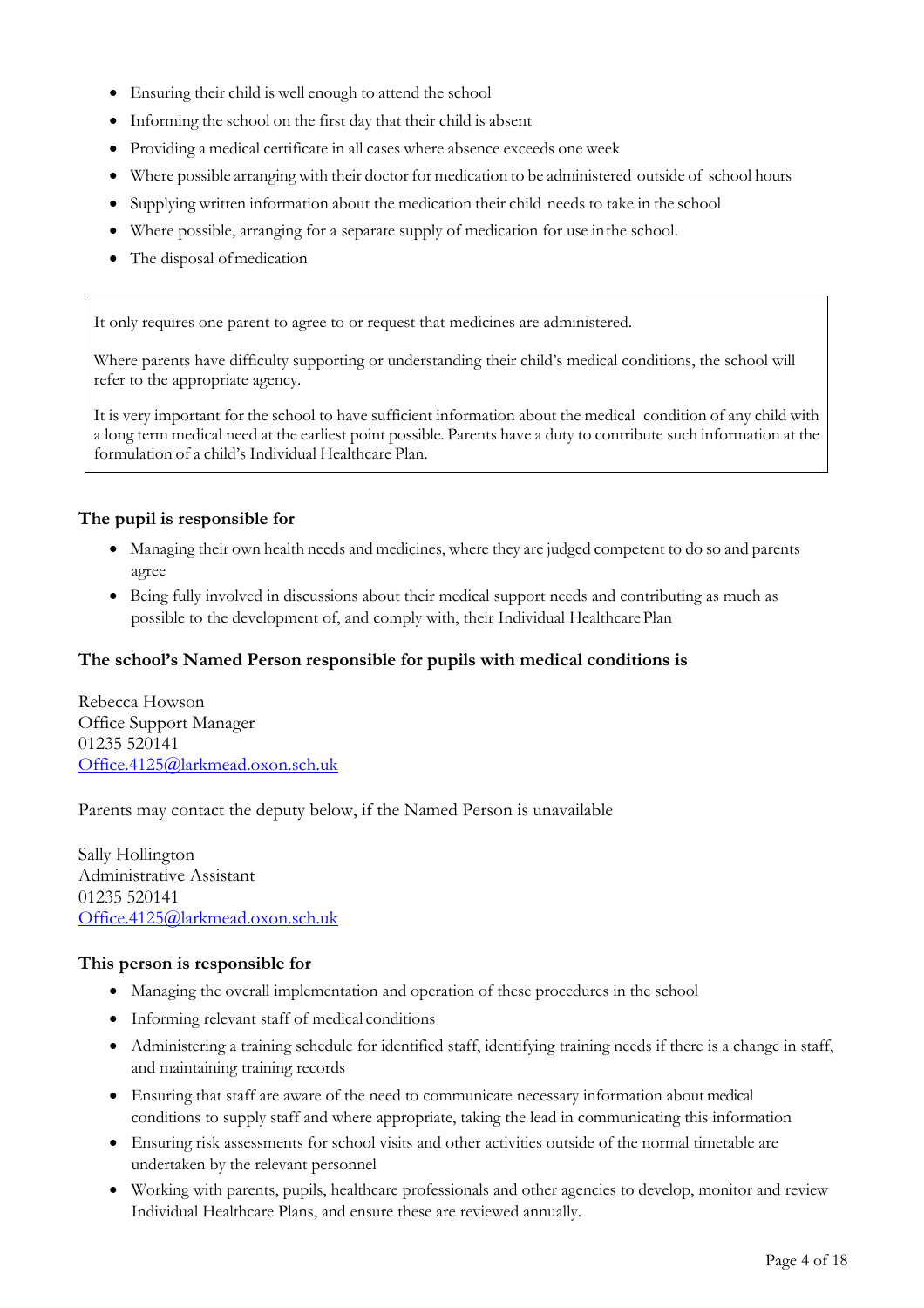#### **The school nurse is responsible for**

- Notifying the school when a child has been identified as having a medical condition which will require support in school. Wherever possible this should be done before the child starts at our school
- Providing support for staff on implementing a child's Individual Healthcare Plan and providing advice and liaison including with regard to training

#### **The Local Governing Body (LGB) is responsible for**

- Overseeing the school's procedures and ensuring that arrangements are in place tosupport pupils with medical conditions
- Many of the medical conditions that require support at school will affect quality of life and may be lifethreatening. Some will be more obvious than others. The LGB will therefore ensure that the focus is on the needs of each individual pupil and how their medical condition impacts on their school life
- Ensuring that its arrangements give parents and pupils confidence in the school's ability to provide effective support for medical conditions in school. The arrangements should show an understanding of how medical conditions impact on a child's ability to learn, as well as increase confidence and promote self-care

Children and young people with medical conditions are entitled to a full education and have the same rights of admission to school as other children. This means that no child with a medical condition can be denied admission or prevented from taking up a place in school because arrangements for their medical condition have not been made. However, in line with their safeguarding duties, the LGB should ensure that pupils' health is not put at unnecessary risk from, for example, infectious diseases. They therefore do not have to accept a child in school at times where it would be detrimental to the health of that child or others to do so.

#### **The Headteacher is responsible for**

- Overseeing the management and provision of support for pupils with medicalconditions
- Ensuring that sufficient trained numbers of staff are available to implement these procedures anddeliver Individual Healthcare Plans, including to cover absence and staffturnover
- Ensuring that school staff are appropriately insured and are aware that they areinsured (Headteacher to get relevant insurance details from the Trust's Central Team)

#### **Teachers and Support Staff are responsible for**

- The day to day management of the medical conditions of pupils they work with, in line with training received and as set out in the Individual Healthcare Plans
- Working with the named person to ensure that risk assessments are carried out for school visits and other activities outside of the normal timetable
- Providing information about medical conditions to supply staff who will be covering their role where the need for supply staff is known in advance

NB. Any teacher or support staff member may be asked to provide support to a child with a medical condition, including administering medicines. However, no member of staff can be required to provide this support

## 4 TRAINING FOR TEACHERS AND SUPPORT STAFF

Staff should not give prescription medicines or undertake health care procedures without appropriate training (updated to reflect Individual Healthcare Plans at all times) from a healthcare professional. A firstaid certificate does not constitute appropriate training in supporting students with medical conditions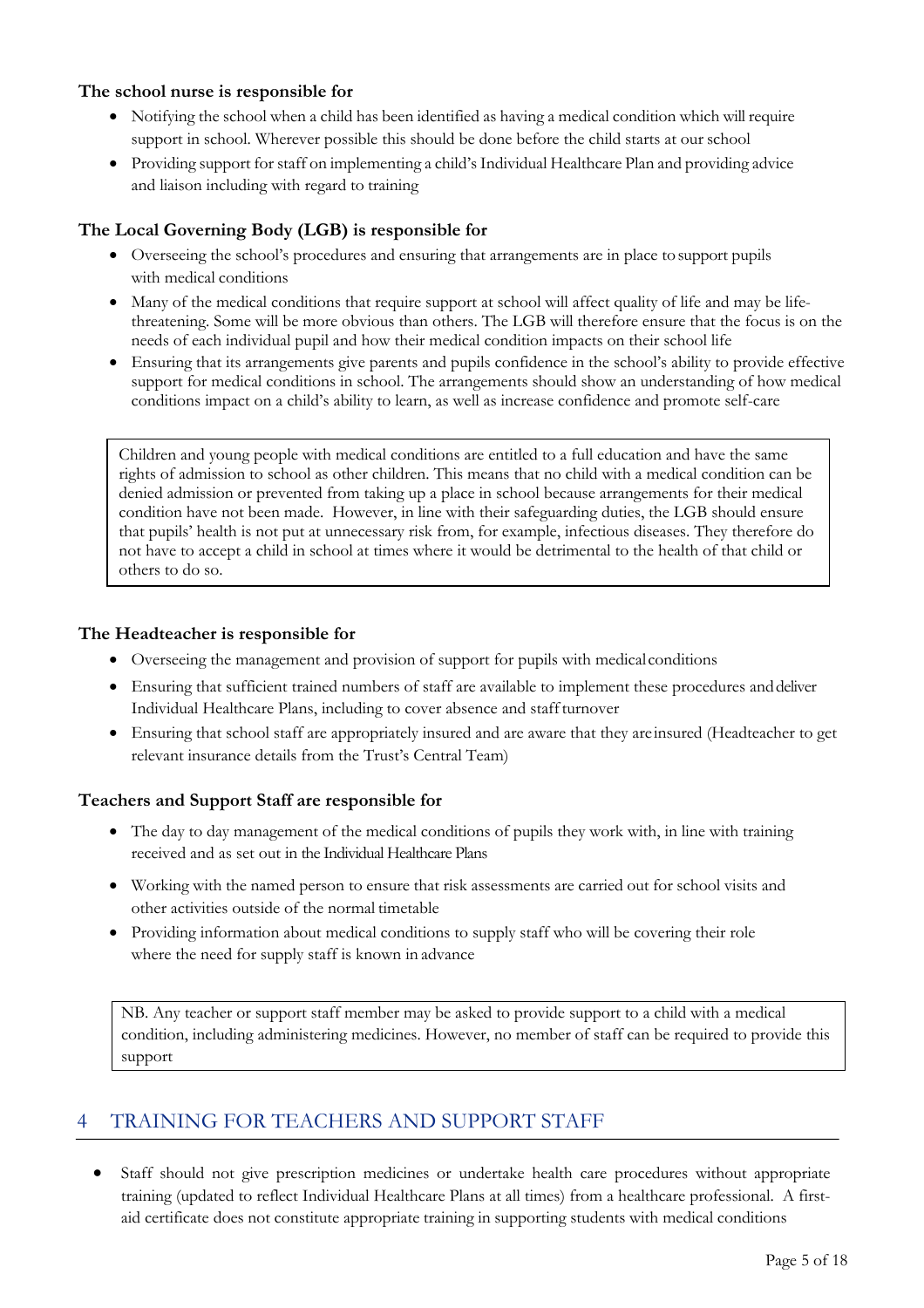- Prescription medicines will only be administered by appropriately trained staff, named in the students' Individual Health Plan. Training will be provided by the school health nurse and/or by relevant healthcare professionals. This will be updated at each review point. All staff will be advised on the use of medical equipment such as Asthma inhalers by the School Health Nurse.
- First aid training also given to staff which covers the use of inhalers and epipens
- See Appendix F: Template for Staff Training Record Administration of Medicines

## 5 PROCEDURE FOR INFORMING SUPPLY STAFF ABOUT PUPILS WITH MEDICAL CONDITIONS

• All Pupils details of medical conditions, are held on SIMS, the School database. All IHCP's are also uploaded. Individual folders for those pupils requiring an IHCP, are held within the Admin Office

## 6 PROCEDURE WHEN NOTIFICATION IS RECEIVED THAT A PUPIL HAS A MEDICAL CONDITION

- The Named Person will liaise with relevant individuals, including as appropriate, parents, the individual pupil, health professionals and other agencies to decide on the support to be provided to the child (See Appendix G: Template for Letter Inviting Parents to Contribute to Individual Healthcare Plan Development)
- Where appropriate, an Individual Healthcare Plan will be drawn up
- Appendix A describes the process for developing an Individual Healthcare Plan

## 7 INDIVIDUAL HEALTHCARE PLANS (IHCPs)

- An ICHP will be written for pupils with a medical condition that is long term and complex (See Appendix B: Template for an Individual Healthcare Plan)
- It will clarify what needs to be done, when and by whom and include information about the child's condition, special requirements, medicines required, what constitutes an emergency and action to take in the case of an emergency
- Where a child has special educational needs (SEN) but does not have a SEN Statement or an Education, Health and Care (EHC) plan, their special educational needs will be mentioned in their Individual Healthcare Plan
- Individual Healthcare Plans will be reviewed annually, or earlier if evidence is provided that a child's needs have changed

### 8 ADMINISTERING MEDICINES

- Staff must not give prescription medicines or undertake healthcare procedures without appropriate training (updated to reflect requirements within Individual Healthcare Plans)
- Medicines and medical equipment are located at:
	- o School Admin Office (All apart from Epipens) & associated medication for that particular pupil ie Antihistamine
	- o School Staff Room (Epipens Only)
- Medicines will only be administered at the school when it would be detrimental to a young person's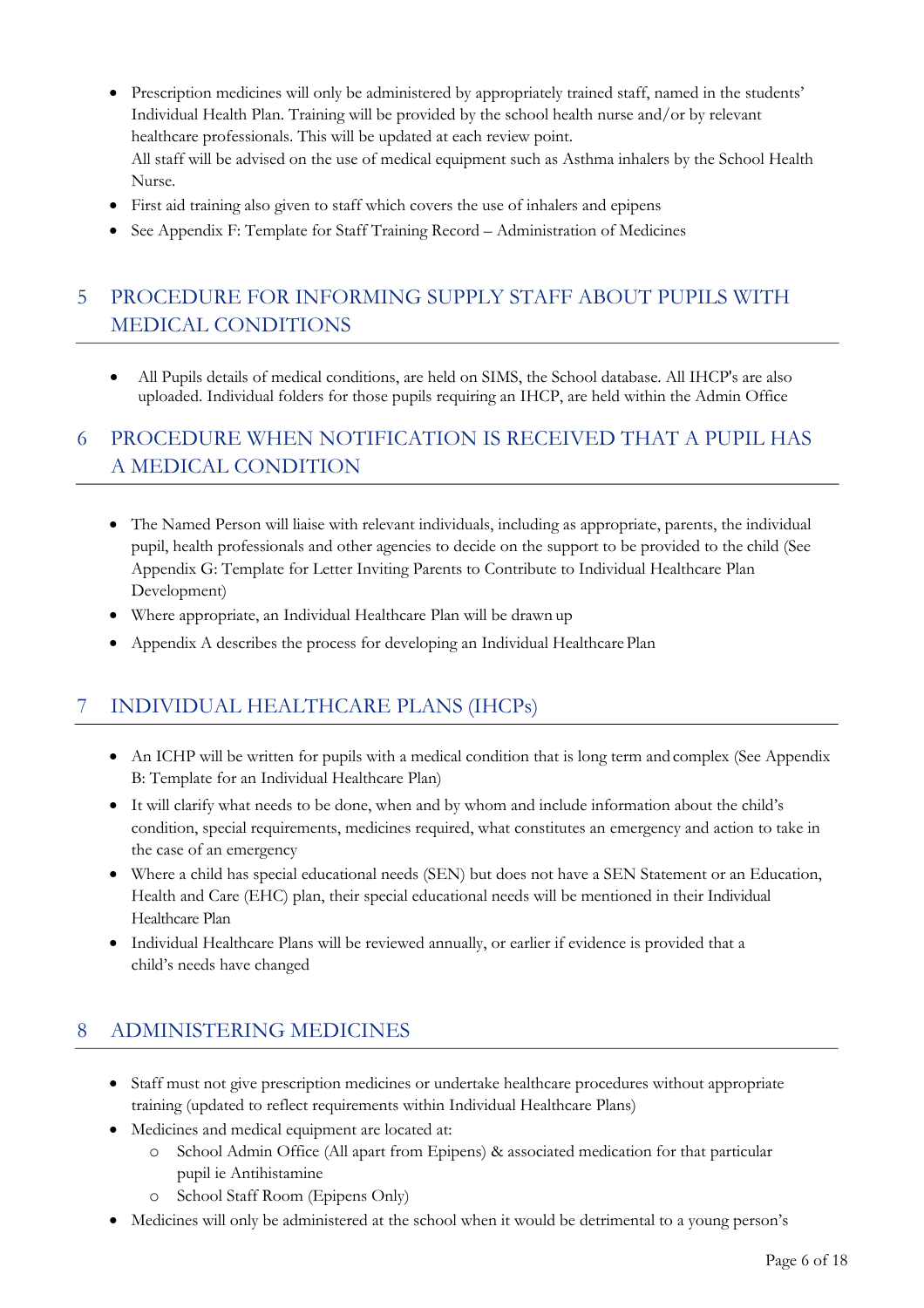health or school attendance not to do so

- Written consent from parents must be received before administering any medicine to a childat school (See Appendix C: Template for Parental Agreement to Administer Medicine)
- Medicines will only be accepted for administration if they are:
	- o Prescribed
	- o In-date
	- o Labelled
	- o Provided in the original container as dispensed by a pharmacist and include instructions for administration, dosage and storage
	- o The exception to this is insulin which must be in date but will generally be available inside an insulin pen or pump, rather than in its original container
- Medicines should be stored safely. Pupils should know where their medicines are at alltimes
- Written records will be kept of all medicines administered to pupils (See Appendix D: Template for Record of Medicine Administered to An Individual Child, and Appendix E: Template for Record of Medicine Administered to all Children)
- The school does not advocate any student bringing in any medication to school without prior permission from the school
- Pupils who are competent to manage their own health needs and medicines, after discussion with parents will be allowed to carry their own medicines and relevant devices or will be allowed to access their medicines for self-medication

## 9 REFUSAL TO TAKE MEDICATION

- If a pupil refuses to take medicine or carry out a necessary procedure, staff should not force them to do so, but follow the procedure agreed in the Individual Healthcare Plan. Parents should be informed
- In the event that the parents are not contactable, a named health professional known to the pupil should be contacted and in the event that the refusal has a detrimental impact as identified in the Individual Healthcare Plan emergency procedures, such as calling 999, should be implemented. All the above steps and actions should be recorded

## 10 HYGIENE AND INFECTION CONTROL

- All staff should be aware of basic hygiene precautions for avoiding infection, such as washing and drying hands before and after the administration of medication
- Staff should have access to protective, disposable gloves and take extra care when dealing with spillages of blood or other bodily fluids and when disposing of dressings or equipment
- Where needles are used, a sharps container and adequate arrangements for collection and incineration should be in place

### 11 DISPOSAL OF MEDICINES

- Medicines should not be flushed down the sink or the toilet
- School staff should not dispose of medication. This is the responsibility of parents. When no longer required, medicines should be returned to the parent to arrange for safe disposal. This should be done at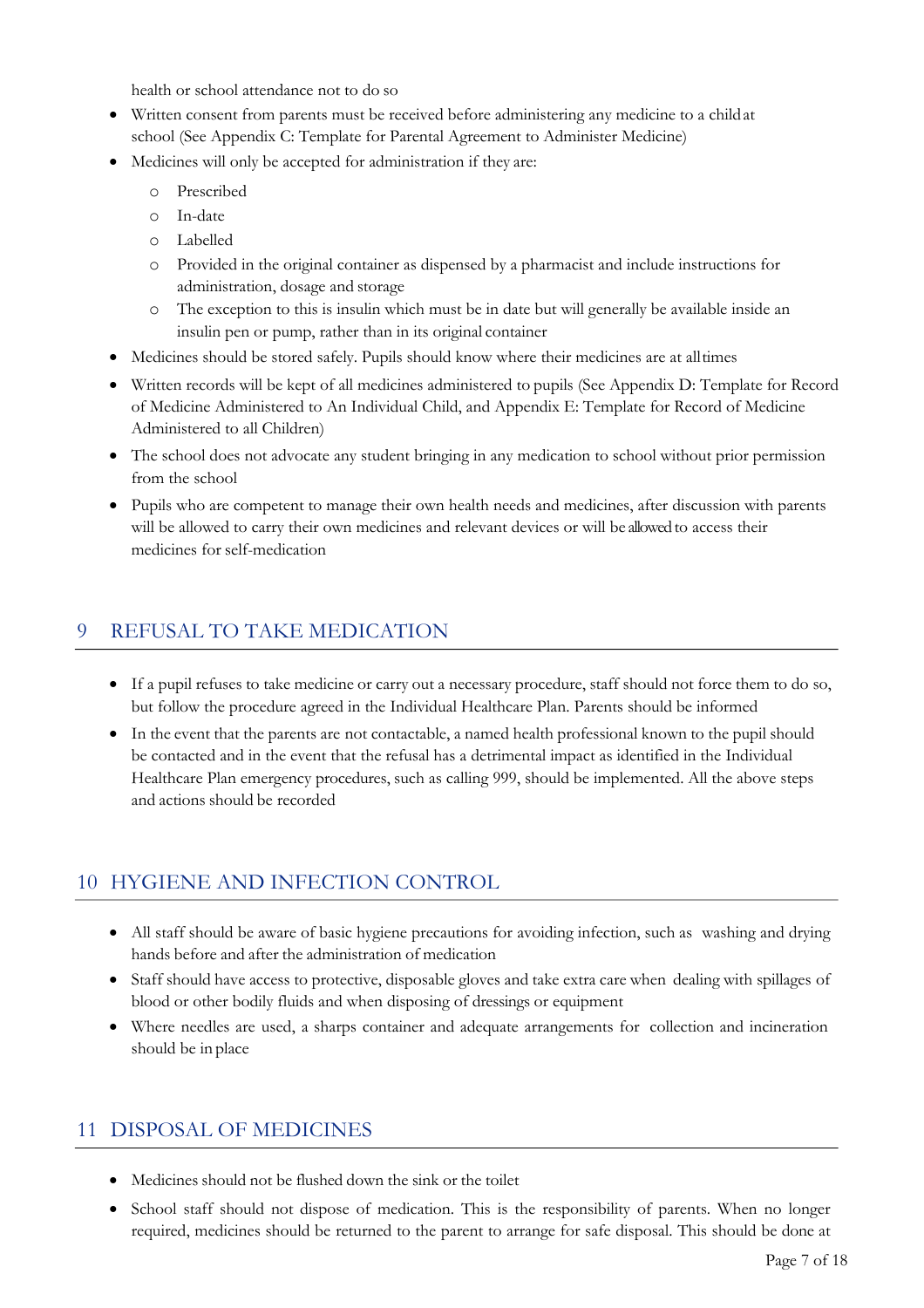least at the end of every term with advice sought from the local pharmacist as to disposal of uncollected medicines

• Sharps boxes should always be used for the disposal of needles. These can be obtained by parents on prescription from the young person's GP or paediatrician. Collection and disposal of the boxes should be arranged with the Local Authority's environmental services

## 12 ACTION IN EMERGENCIES

A copy of this information will be displayed in the school office

- Request an ambulance dial 999 and be ready with the information below. Speak slowly and clearly and be ready to repeat information if asked:
	- 1. The school's telephone number:
	- 2. Your name
	- 3. Your location
	- 4. Provide the exact location of the patient
	- 5. Provide the name of the child and a brief description of theirsymptoms and any known preexisting medical conditions
	- 6. Inform ambulance control of the best entrance to use and state that the crew will be met and taken to the patient
- Ask office staff to contact premises personnel to open relevant gates and doors for entry
- Contact the parents to inform them of the situation
- A member of staff should stay with the pupil until the parent arrives. If a parent does not arrive before the pupil is transported to hospital, a member of staff should accompany the child in the ambulance

## 13 SPORTING ACTIVITIES

The school will ensure that the necessary adjustments will be made for students with medical conditions to participate in the PE curriculum or school-organised sports activities. Some pupils may need to take precautionary measures before or during exercise and may need to have immediate access to their medication.

Staff supervising sporting activities will be aware of the relevant medical conditions, medication requirements and emergency procedures through access to their Individual Healthcare Plan.

Restrictions on physical activity and implications of involvement in physical activities will be recorded in the Individual Healthcare Plan.

Risk assessments will be carried out to determine whether the student can safely participate in physical activities and specialist equipment will be provided where this is deemed reasonable. Designated members of staff assisting the student will be trained in safe manual handling.

### 14 ACTIVITIES BEYOND THE USUAL CURRICULUM

- Reasonable adjustments will be made to enable pupils with medical needs to participate fully and safely in day trips, residential visits, sporting activities and other activities beyond the usual curriculum
- When carrying out risk assessments, parents, pupils and healthcare professionals will be consulted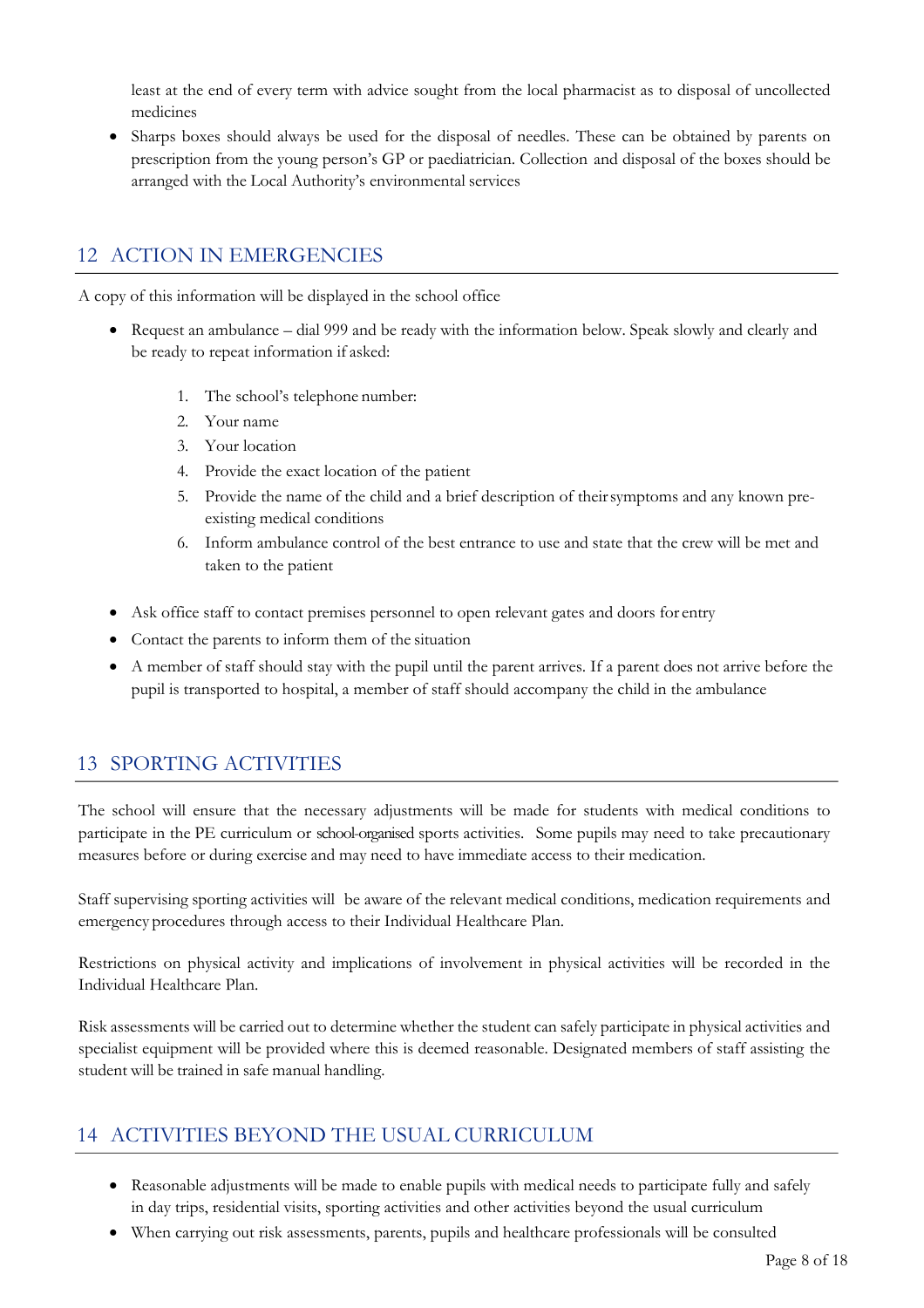## 15 UNACCEPTABLE PRACTICE

The following items are not generally acceptable practice with regard to pupils with medical conditions, although the school will use discretion to respond to each individual case in the most appropriate manner.

- Preventing pupils from easily accessing their inhalers and medication and administering their medication when and where necessary
- Assuming that every pupil with the same condition requires the same treatment
- Ignoring the views of the pupil or their parents; or ignoring medical evidence or opinion, (although this may be challenged)
- Sending pupils with medical conditions home frequently or prevent them from staying for normal school activities, including lunch, unless this is specified in their individual healthcare plans
- If the pupil becomes ill, sending them to the school office or medical room unaccompanied or with someone unsuitable
- Penalising pupils for their attendance record if their absences are related to theirmedical condition e.g. hospital appointments
- Preventing pupils from drinking, eating or taking toilet or other breaks whenever they need to in order to manage their medical condition effectively
- Requiring parents, or otherwise making them feel obliged, to attend school to administer medication or provide medical support to their child, including with toileting issues. No parent should have to give up working because the school is failing to support their child's medicalneeds
- Preventing pupils from participating, or creating unnecessary barriers to pupils participating in any aspect of school life, including school trips, e.g. by requiring parents to accompany the child

## 16 COMPLAINTS PROCEDURE

- An individual wishing to make a complaint regarding the school's actions in supporting a pupil with medical conditions should discuss this with the school in the firstinstance
- If the issue is not resolved, then a formal complaint may be made, following the appropriate complaints procedure which can be found on the school website and the website of the Vale Academy Trust: www.vale-academy.org

## 17 EQUALITY IMPACT STATEMENT

We will make every reasonable effort to ensure that these procedures do not discriminate, directly or indirectly. We shall do this through regular monitoring and evaluation of our policies. On review we shall assess and consult relevant stakeholders on the likely impact of our policies on the promotion of all aspects of equality, as laid down in the Equality Act. This will include, but not necessarily be limited to: race; gender; sexual orientation; disability; ethnicity; religion; cultural beliefs and pregnancy/maternity. We will use an appropriate Equality Impact Assessment to monitor the impact of all our policies and procedures and these procedures may be amended as a result.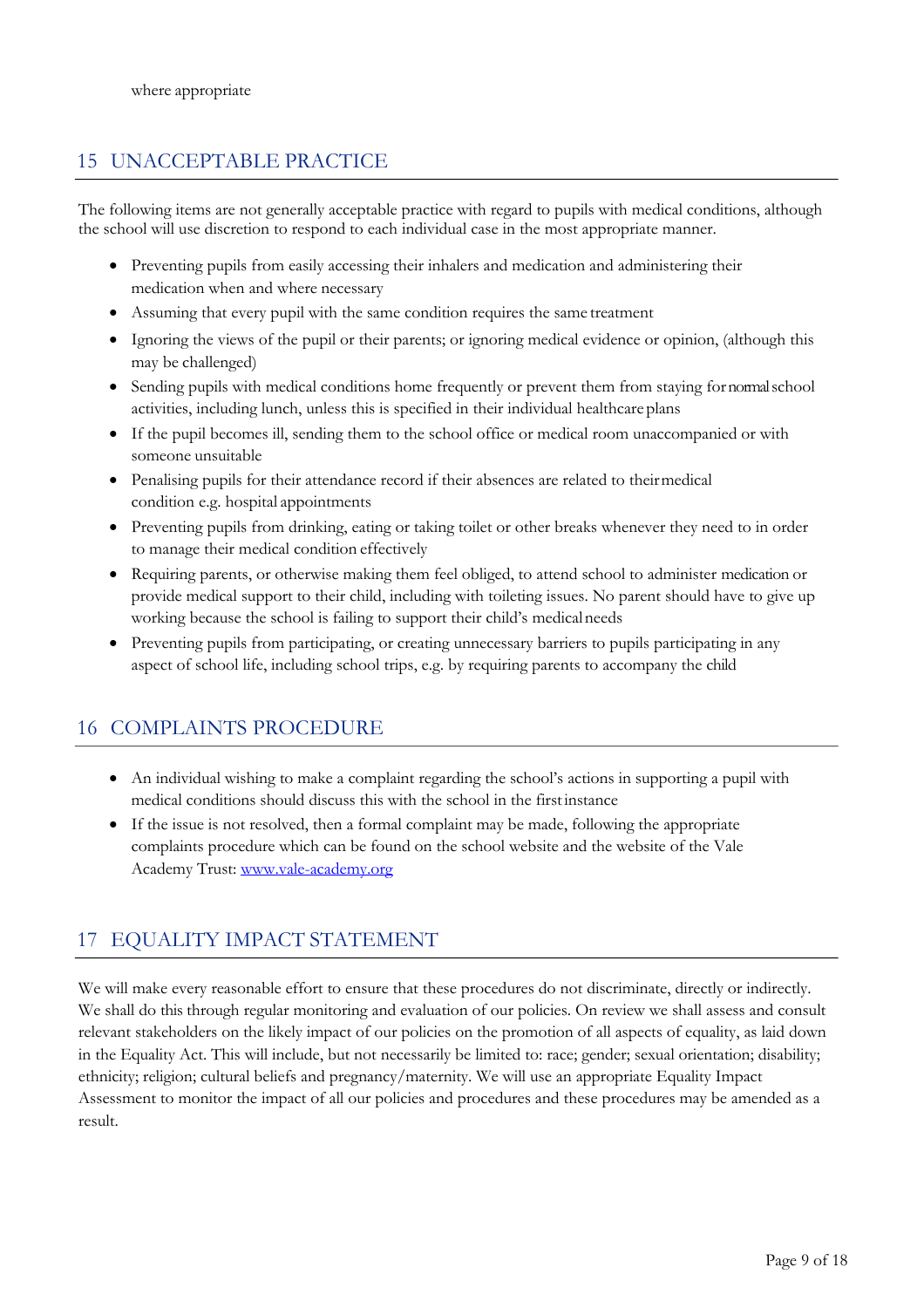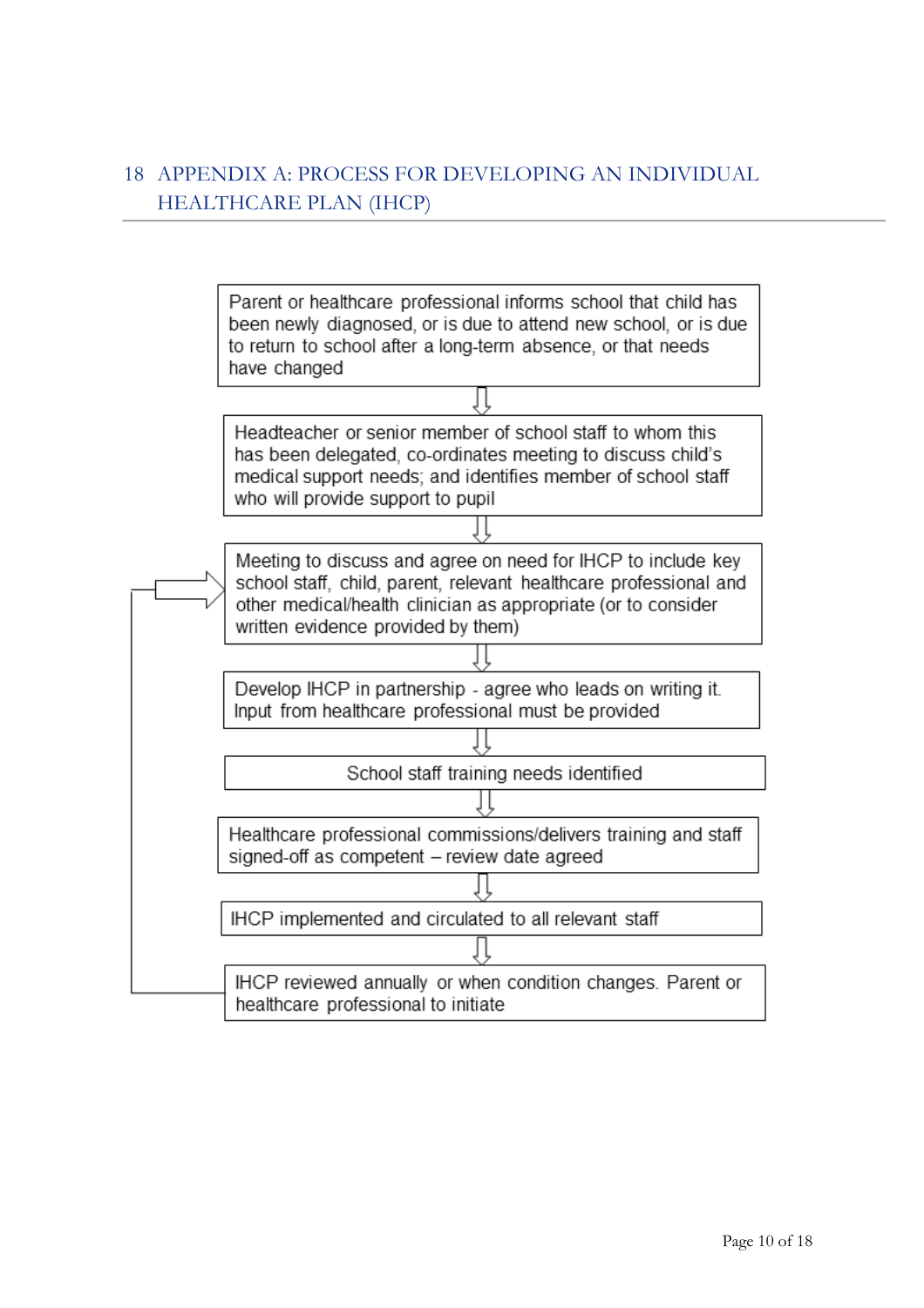## 19 APPENDIX B: TEMPLATE FOR INDIVIDUAL HEALTHCARE PLAN\* (for identification purposes, attach a photo of the child)

#### **Clinic/Hospital Contact**

| ۰,<br>.,<br>×,<br>20 M |
|------------------------|
|------------------------|

Phone no.

#### **G.P.**

Name

Phone no.

Who is responsible for providing support in school

Describe medical needs and give details of child's symptoms, triggers, signs, treatments, facilities,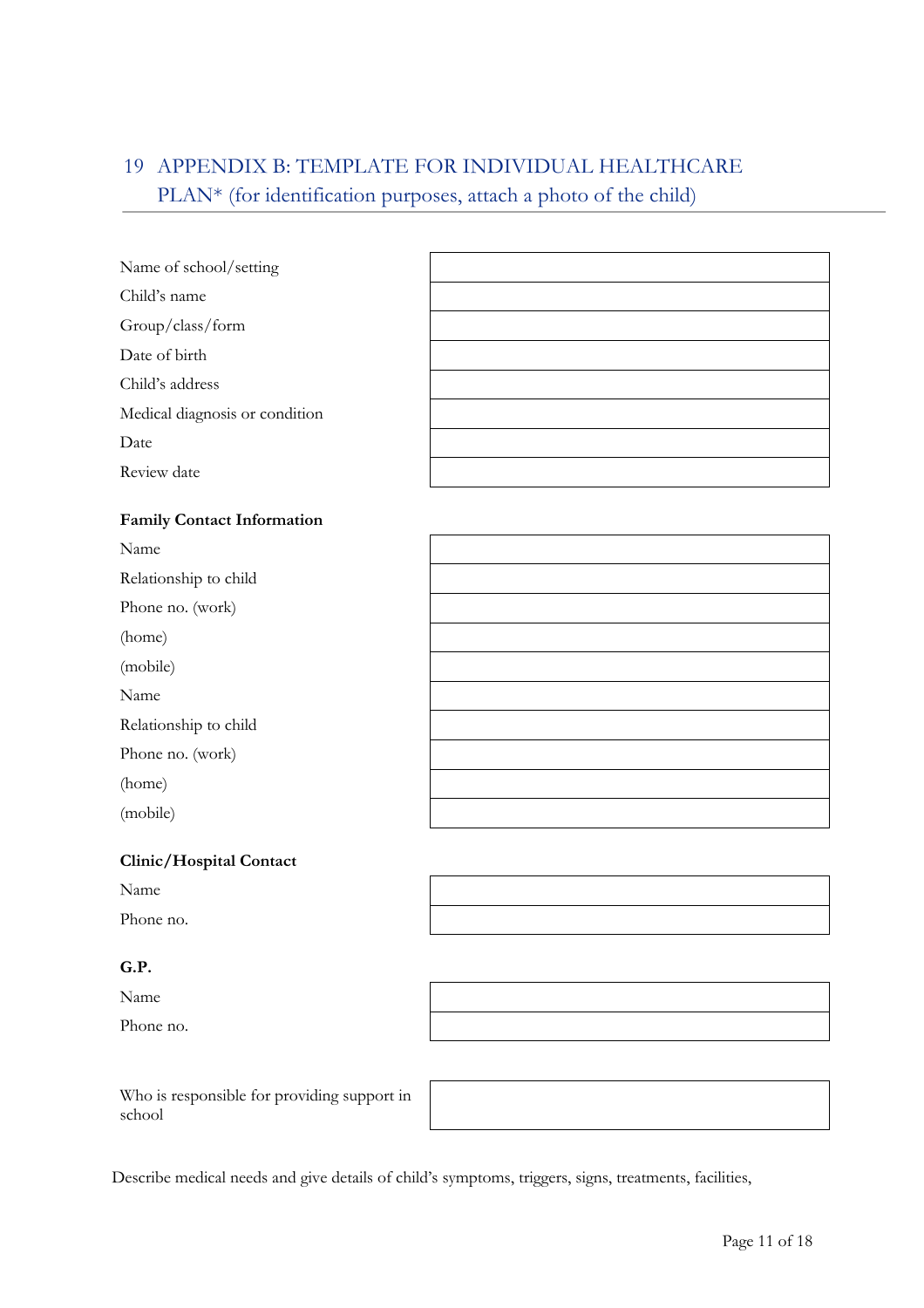equipment or devices, environmental issues etc.

Name of medication, dose, method of administration, when to be taken, side effects, contra-indications, administered by/self-administered with/without supervision

Daily care requirements

Specific support for the pupil's educational, social and emotional needs

Arrangements for school visits/trips etc.

Other information

Describe what constitutes an emergency, and the action to take if this occurs

Who is responsible in an emergency *(state if different for off-site activities)*

Plan developed with

Staff training needed/undertaken – who, what, when

Form copied to

**\*Additional information may need to be provided for more complex care plans**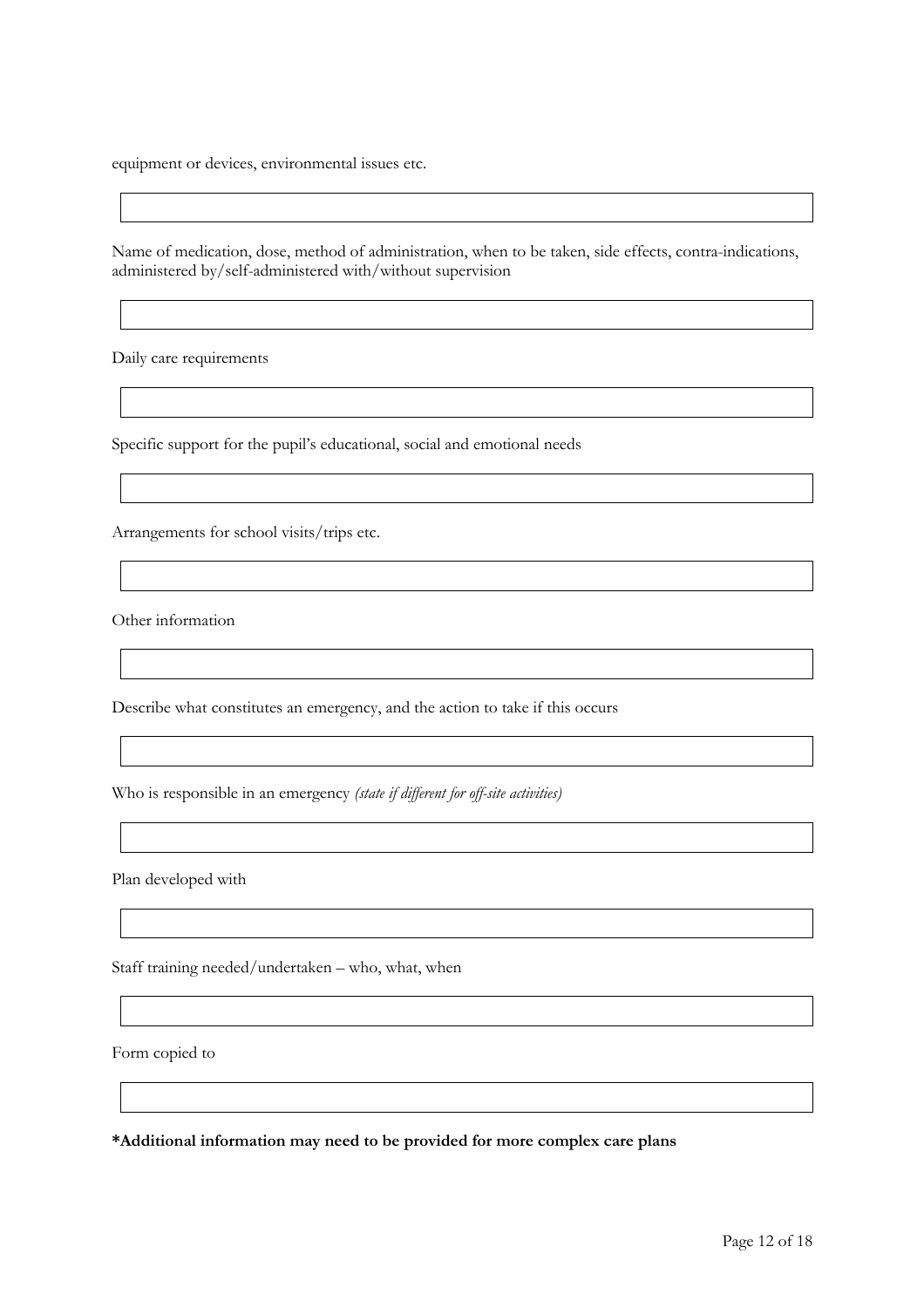## 20 APPENDIX C: TEMPLATE FOR PARENTAL AGREEMENT TO ADMINISTER MEDICINE

The school will not give your child medicine unless you complete and sign this form

| Name of school               |  |
|------------------------------|--|
| Name of child                |  |
| Date of birth                |  |
| Group/class/form             |  |
| Medical condition or illness |  |
|                              |  |

#### **Medicine**

| Name/type of medicine<br>(as described on the container)                   |  |
|----------------------------------------------------------------------------|--|
| Expiry date                                                                |  |
| Dosage and method                                                          |  |
| Timing                                                                     |  |
| Special precautions/other instructions                                     |  |
| Are there any side effects that the<br>school/setting needs to know about? |  |
| Self-administration $-y/n$                                                 |  |
| Procedures to take in an emergency                                         |  |

**NB: Medicines must be in the original container as dispensed by the pharmacy**

#### **Contact Details**

Name

Daytime telephone no.

Relationship to child

Address

I understand that I must deliver the medicine personally to

[name of agreed member of staff]

The above information is, to the best of my knowledge, accurate at the time of writing and I give consent to school staff administering medicine in accordance with the school procedures. I will inform the school immediately, in writing, if there is any change in dosage or frequency of the medication or if the medicine is stopped.

 $Signature(s)$  Date

### **Office Use Only**

Date for review to be initiated by: Is there an Individual Healthcare Plan?: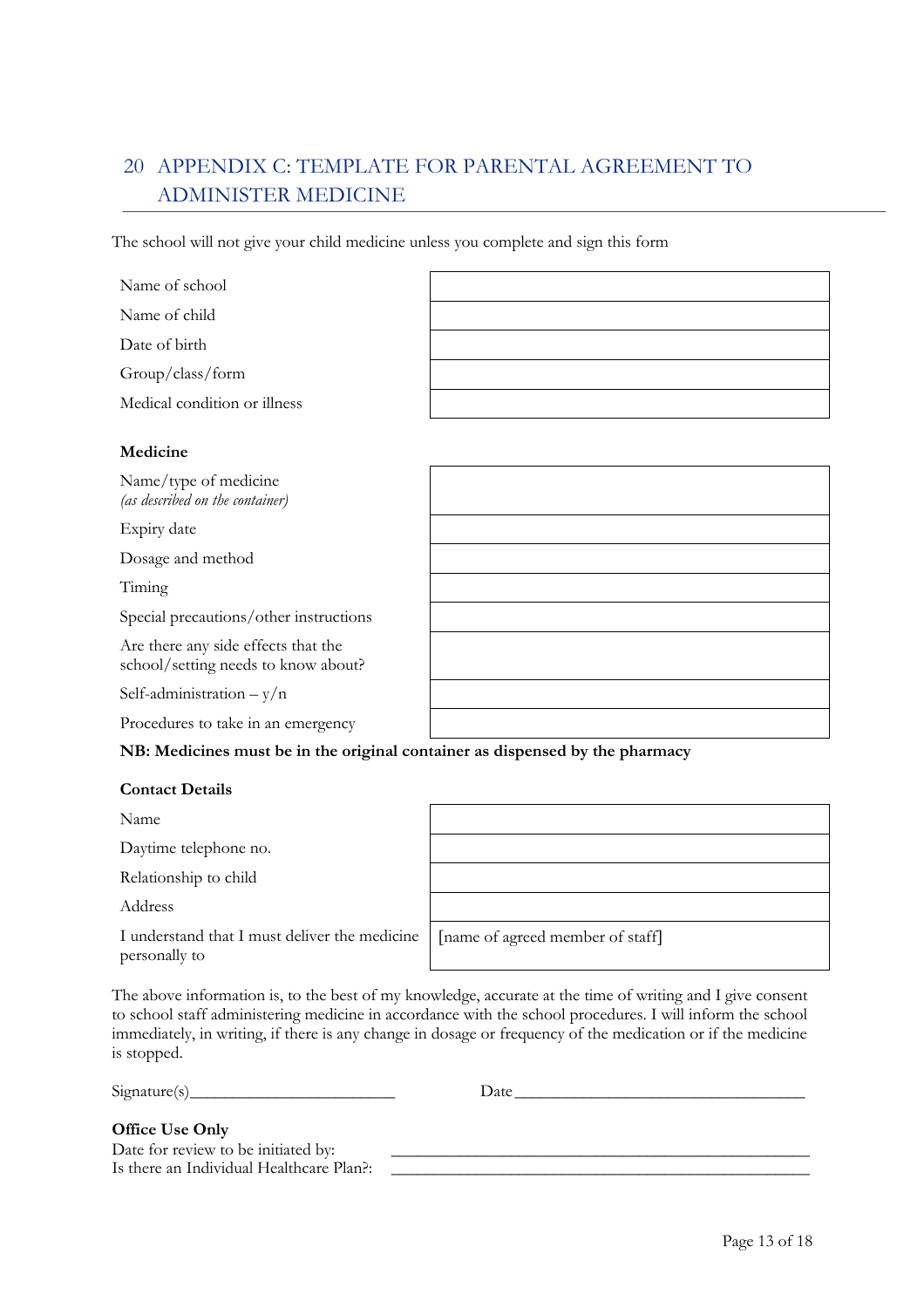## 21 APPENDIX D: TEMPLATE FOR RECORD OF MEDICINE ADMINISTERED TO AN INDIVIDUAL CHILD

| Name of school/setting                                                                                                  |  |  |
|-------------------------------------------------------------------------------------------------------------------------|--|--|
| Name of child                                                                                                           |  |  |
| Date medicine provided by parent                                                                                        |  |  |
| Group/class/form                                                                                                        |  |  |
| Quantity received                                                                                                       |  |  |
| Name and strength of medicine                                                                                           |  |  |
| Expiry date                                                                                                             |  |  |
| Quantity returned                                                                                                       |  |  |
| Dose and frequency of medicine                                                                                          |  |  |
| Staff signature<br>Signature of parent<br>Date<br>Time given<br>Dose given<br>Name of member of staff<br>Staff initials |  |  |
|                                                                                                                         |  |  |
| Date                                                                                                                    |  |  |
| Time given                                                                                                              |  |  |
| Dose given                                                                                                              |  |  |
| Name of member of staff                                                                                                 |  |  |
| Staff initials                                                                                                          |  |  |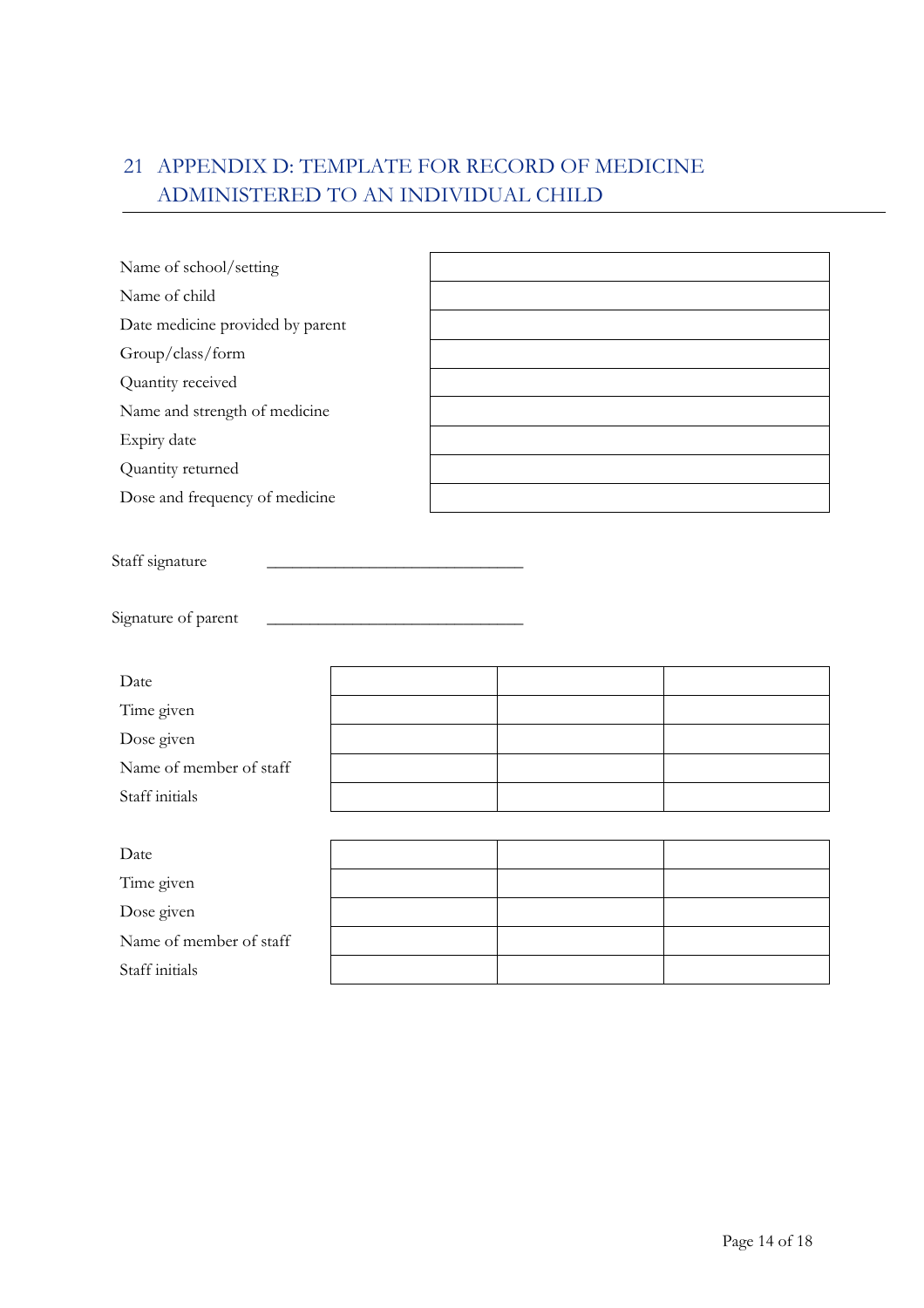### **D: Record of medicine administered to an individual child (Continued)**

| Date                    |  |  |
|-------------------------|--|--|
| Time given              |  |  |
| Dose given              |  |  |
| Name of member of staff |  |  |
| Staff initials          |  |  |
|                         |  |  |
| Date                    |  |  |
| Time given              |  |  |
| Dose given              |  |  |
| Name of member of staff |  |  |
| Staff initials          |  |  |
|                         |  |  |
| Date                    |  |  |
| Time given              |  |  |
| Dose given              |  |  |
| Name of member of staff |  |  |
| Staff initials          |  |  |
|                         |  |  |
| Date                    |  |  |
| Time given              |  |  |
| Dose given              |  |  |
| Name of member of staff |  |  |
| Staff initials          |  |  |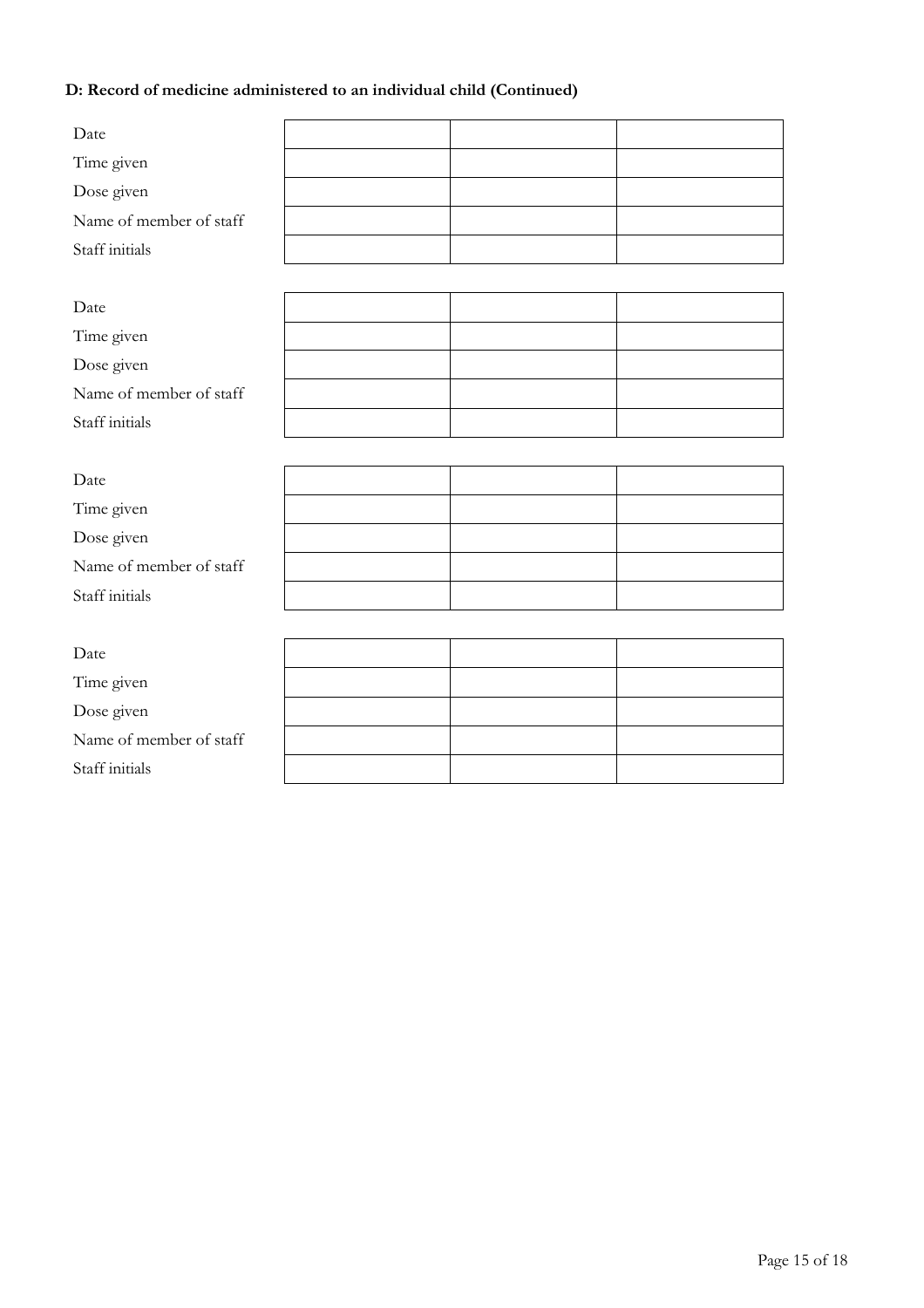## 22 APPENDIX E: TEMPLATE FOR RECORD OF MEDICINE ADMINISTERED TO ALL CHILDREN

| Name of school/setting |              |      |                     |            |               |                       |            |
|------------------------|--------------|------|---------------------|------------|---------------|-----------------------|------------|
| Date                   | Child's name | Time | Name of<br>medicine | Dose given | Any reactions | Signature<br>of staff | Print name |
|                        |              |      |                     |            |               |                       |            |
|                        |              |      |                     |            |               |                       |            |
|                        |              |      |                     |            |               |                       |            |
|                        |              |      |                     |            |               |                       |            |
|                        |              |      |                     |            |               |                       |            |
|                        |              |      |                     |            |               |                       |            |
|                        |              |      |                     |            |               |                       |            |
|                        |              |      |                     |            |               |                       |            |
|                        |              |      |                     |            |               |                       |            |
|                        |              |      |                     |            |               |                       |            |
|                        |              |      |                     |            |               |                       |            |
|                        |              |      |                     |            |               |                       |            |
|                        |              |      |                     |            |               |                       |            |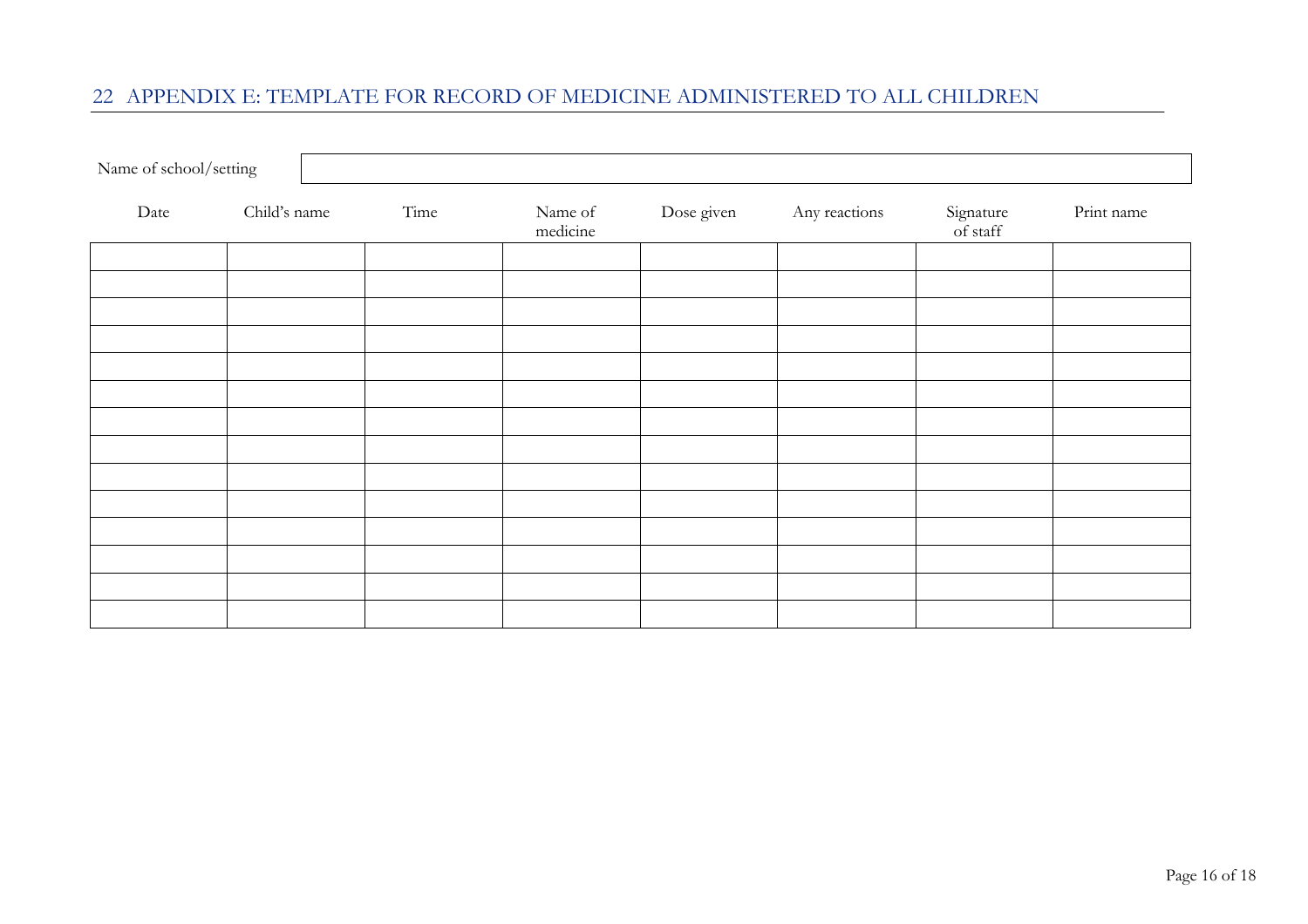## 23 APPENDIX F: TEMPLATE FOR STAFF TRAINING RECORD - ADMINISTRATION OF MEDICINES

| Name of school             |  |
|----------------------------|--|
| Name                       |  |
| Type of training received  |  |
| Date of training completed |  |
| Training provided by       |  |
| Profession and title       |  |

I confirm that \_\_\_\_\_\_\_\_\_\_\_\_\_\_\_\_\_\_ [insert name of member of staff] has received the training detailed above and is competent to carry out any necessary treatment. I recommend that the training is updated on \_\_\_\_\_\_\_\_\_\_\_ [insert suggested review date].

Trainer's signature \_\_\_\_\_\_\_\_\_\_\_\_\_\_\_\_\_\_\_\_\_\_\_\_\_\_\_\_\_\_\_\_\_\_

Date \_\_\_\_\_\_\_\_\_\_\_\_\_\_\_\_\_\_\_

**I confirm that I have received the training detailed above.**

Staff signature

Date \_\_\_\_\_\_\_\_\_\_\_\_\_\_\_\_\_\_\_

Suggested review date